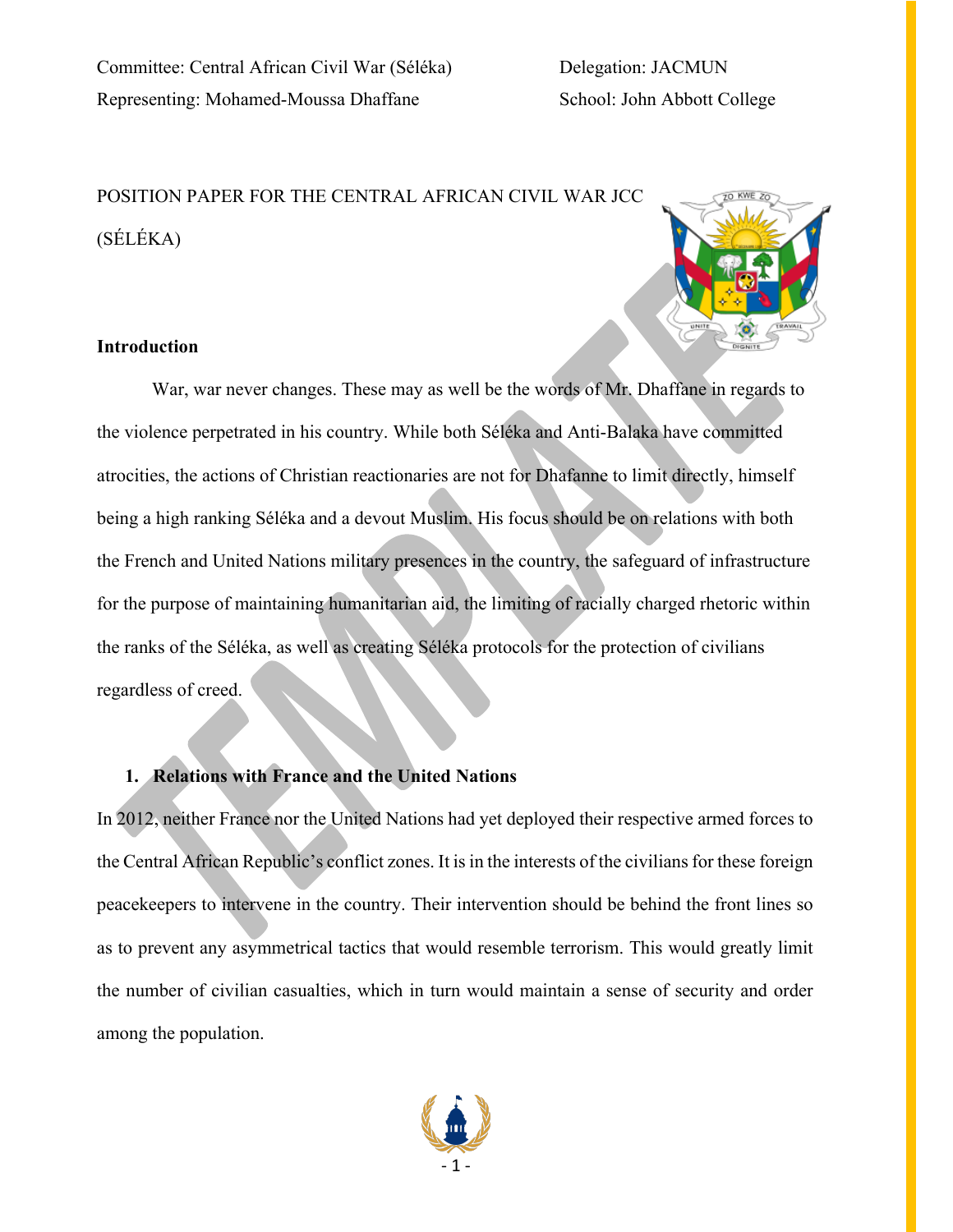Committee: Central African Civil War (Séléka) Delegation: JACMUN Representing: Mohamed-Moussa Dhaffane School: John Abbott College

### **2. Protecting Infrastructure to Facilitate Humanitarian Aid**

One of the continent's major problems in its development post-colonialism was the lack of adequate infrastructure, particularly roads. While the committee takes place in 2012, a study of the road system in November of 2018 shows that only 700 kilometres of the nation's roads are paved out of a total of 24.000 kilometres of roads.<sup>1</sup> For comparison, the city of Montreal hasf 4.000 kilometres of paved roads;2 this with roughly half the population of the C.A.R. and 0,06% of its surface area. Humanitarian missions had trouble before the conflict began due only to the seriously lacking infrastructure: why make things worse?

#### **3. Limiting Racially Charged Rhetoric**

 $\overline{a}$ 

Here are some facts: the colonial French used the rhetoric of the supremacy of their white religion to discriminate against Africans, this rhetoric survived their "departure" and was used by C.A.R. officials to discriminate against Muslims, and Dhaffane will ensure that the Séléka are better. The enemy is not the Christian farmer or labourer, but the sitting government and reactionary forces of the Anti-Balaka. It is imperative that Christians in Séléka-occupied territory not feel alienated or, worse, endangered by Séléka control. Sticks and stones may break bones, but words can sentence millions to death.

https://dlca.logcluster.org/display/public/DLCA/2.3 Central African Republic Road Network. 2 Roberto Rocha, "Here's How Bad Montreal's Asphalt Gets in Just 5 Years," *CBC*, July 17, 2017, , accessed April 26, 2019, https://www.cbc.ca/news/canada/montreal/multimedia/here-show-bad-montreal-s-asphalt-gets-in-just-5-years-1.4199896.



<sup>1</sup> Lucy Styles, "2.3 Central African Republic Road Network," Digital Logistics Capacity Assessments, November 13, 2018, accessed April 26, 2019,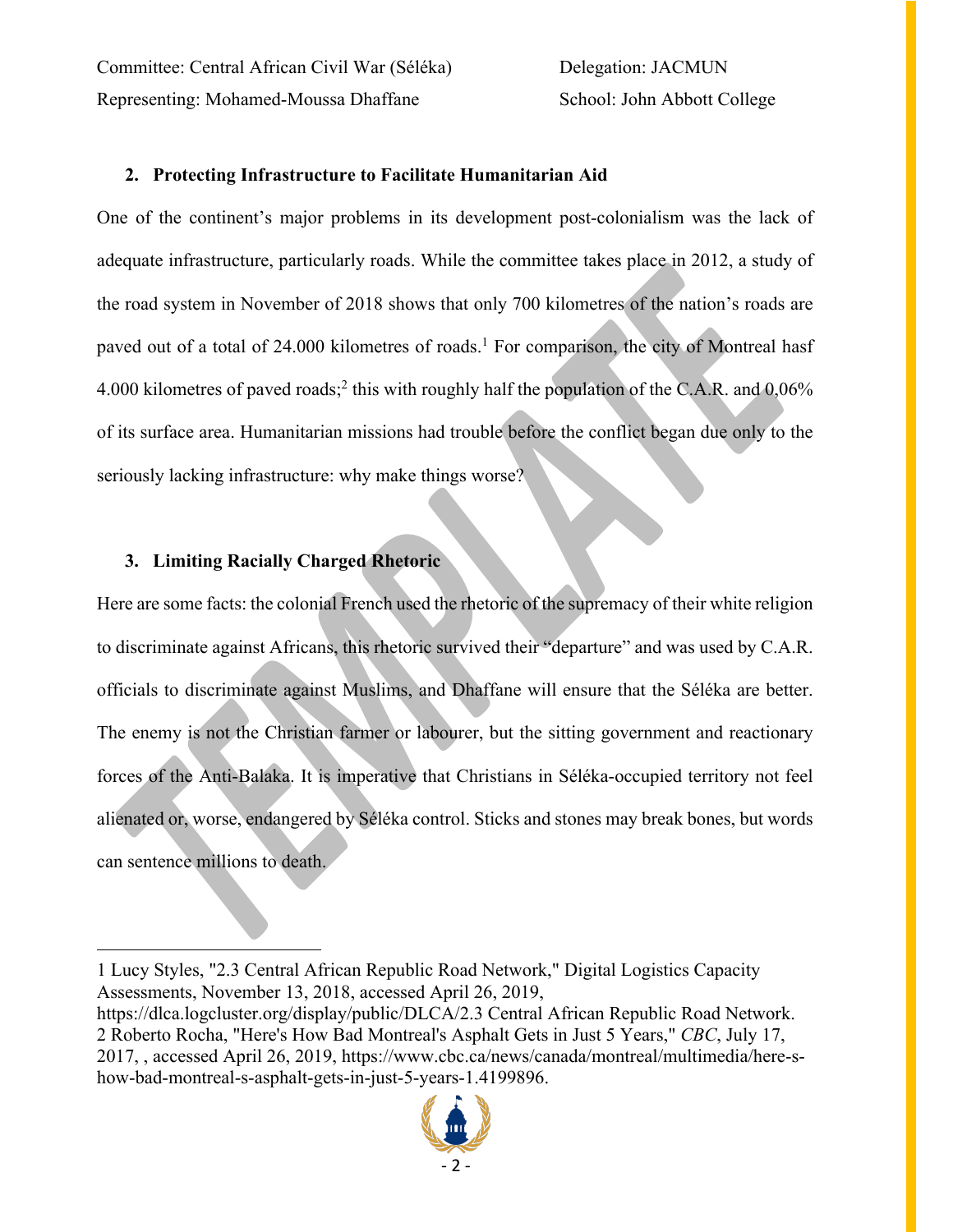Committee: Central African Civil War (Séléka) Delegation: JACMUN Representing: Mohamed-Moussa Dhaffane School: John Abbott College

### **4. Implementation of Protocols to Protect All Civilians**

Let the bloody Bush Wars of Rhodesia stay in Zimbabwe, the Séléka should become the model for African liberation movements. Dhaffane should oppose all moves by his Séléka colleagues that are in the direction of disregarding the rights and freedoms of non-combatants, regardless of their religion. Gone are the days of Bokassa the Cannibal, now have come those of the Dhaffane's Séléka.